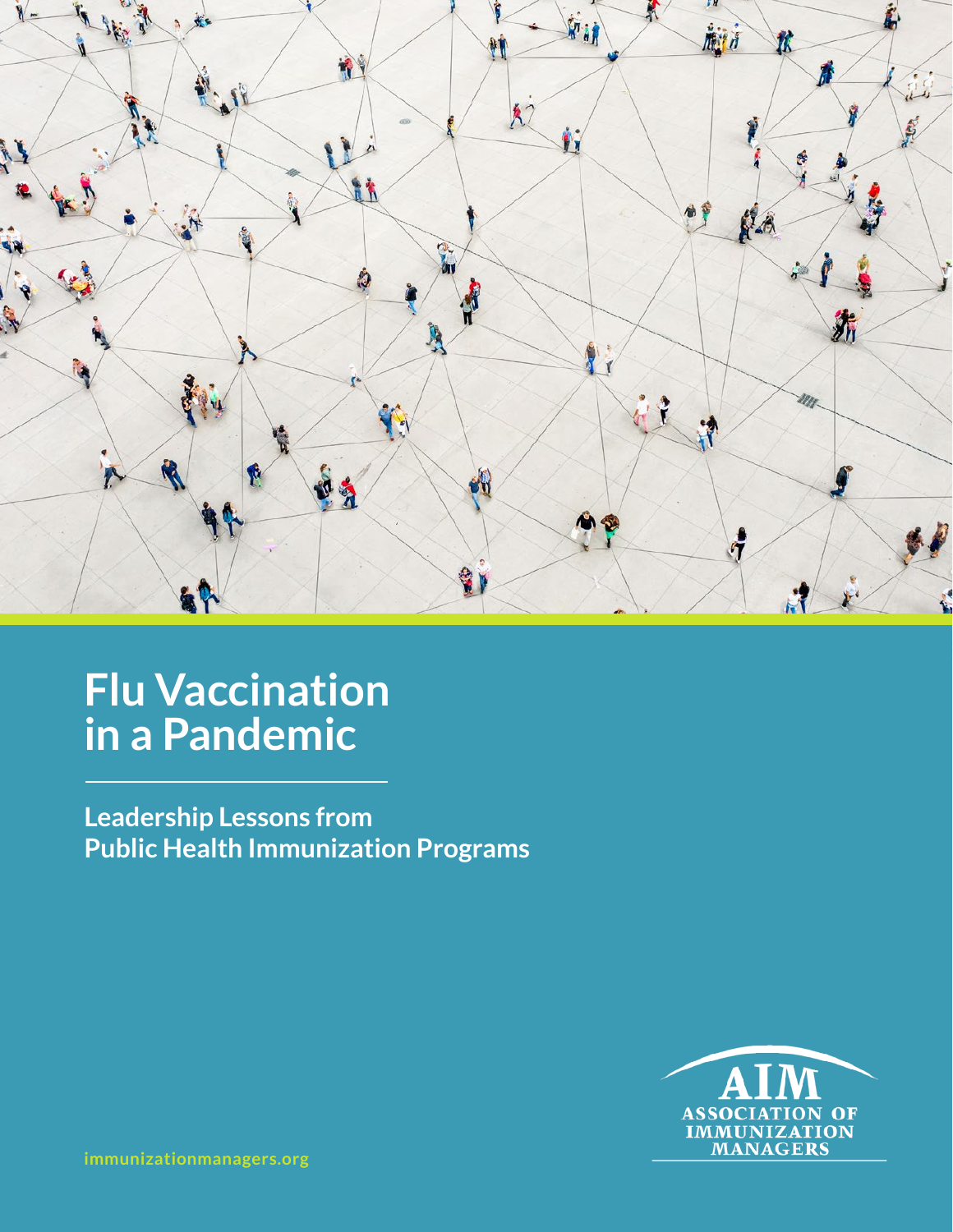## **TABLE OF CONTENTS**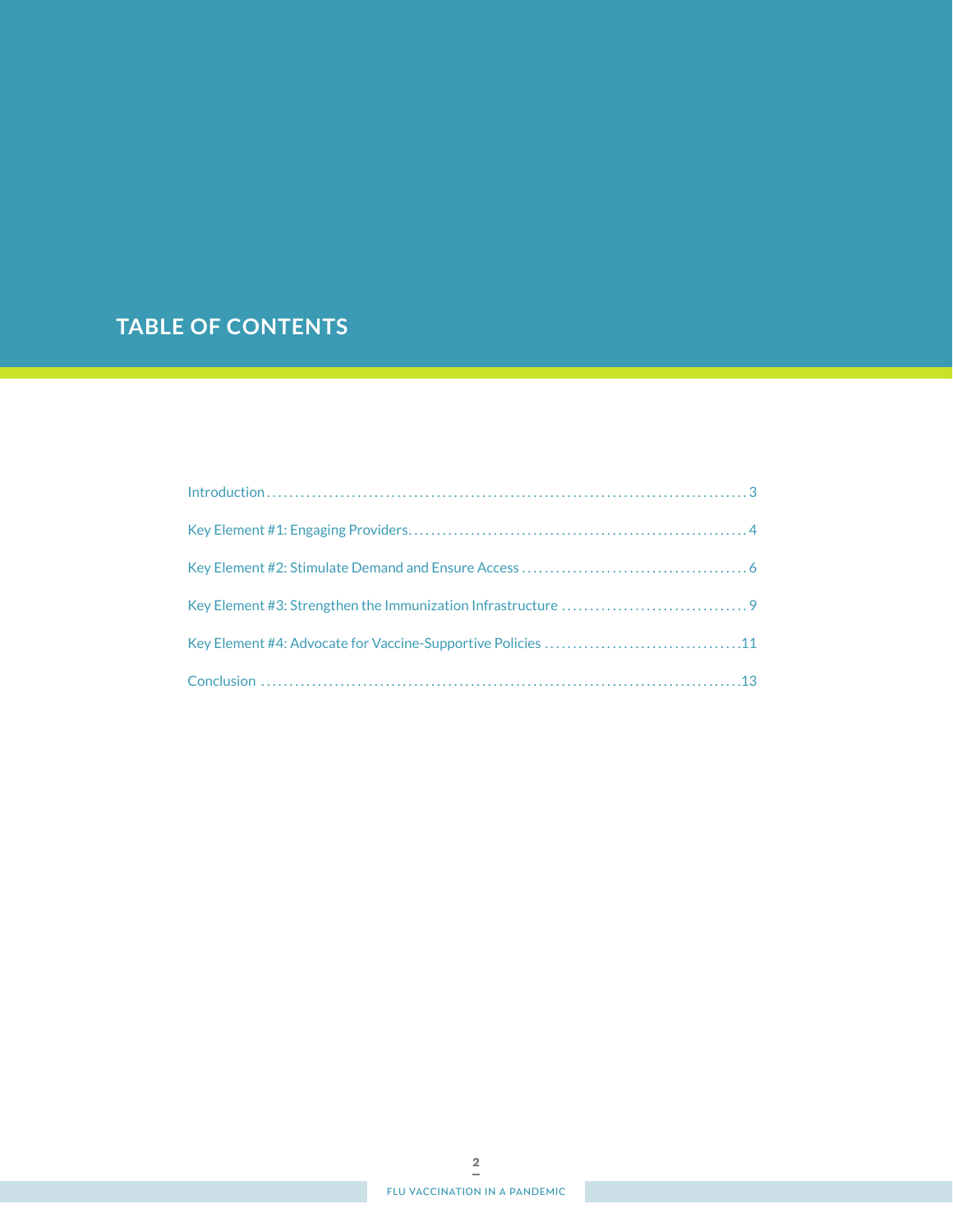## Introduction

The COVID-19 pandemic heightens the importance of the 2020-21 flu vaccine campaign. Recent research suggests that having flu and COVID-19 doubles the risk of death; therefore, it is imperative that all Americans prioritize getting a flu vaccine. **1** Public health officials have emphasized the importance of flu vaccination during the pandemic to reduce stress on health care systems. **2** Efforts to reduce this stress include lowering the number of flu-related hospitalizations and doctor visits, as well as lowering the number of individuals needing diagnostic testing due to the challenge of distinguishing flu from COVID-19. "This fall nothing can be more important than to try to increase the American public's decision to embrace the flu vaccine with confidence," Centers for Disease Control and Prevention (CDC) Director Dr. Robert Redfield said in an interview with the American Medical Association (AMA) on August 27, 2020. **3**

Public health flu vaccine campaigns are led by the 64 state, local, and territorial immunization programs (IPs) that work with an array of public and private immunization providers (e.g., local public health, health systems and clinics, retail pharmacies) and in partnership with state health agencies, community and advocacy organizations, schools, and health professional societies. Through these relationships, IPs have firsthand knowledge of the barriers and facilitators to flu vaccination related to provider recommendation and engagement, access, immunization delivery infrastructure, and immunization policy.

Leaders of state, local, and territorial IPs routinely share resources and best practices through participation in the Association of Immunization Managers (AIM). Through regular membership calls, an annual survey of IPs, and ad hoc roundtable and peer exchange meetings, AIM tracks its members' technical assistance needs, summarizes their strategies employed to address immunization challenges, and assesses members' priorities for policy change. AIM also facilitates IP participation in public health research to describe and evaluate the impact of immunization policies and programmatic initiatives.

The 2020-21 flu vaccine season poses unique challenges for IPs around maximizing the delivery of seasonal flu vaccine. It also creates opportunities to prepare for the COVID-19 vaccination campaign. This report synthesizes information gathered through AIM to outline the four key elements of a successful flu vaccination campaign for IPs. The key information sources include:

- May 2020 peer connect exchange webinar on the 2020-21 flu season;
- AIM membership surveys/polls (administered December 2018-January 2020);
- 2019 AIM annual survey (administered October 2019-Febuary 2020);**<sup>4</sup>**
- December 2018 roundtable on increasing childhood immunization rates; **<sup>5</sup>**
- 2017 AIM annual survey (administered June 2017-October 2017); **6** and
- **AIM co-authored publications and presentations** on H1N1 lessons learned.<sup>7,8,9</sup>

## IP Activities to Increase Flu Vaccine Uptake Among Children\*

Give providers report cards on flu progress



 $24 \rightarrow 18$ Provide flu vaccine for school-located vaccination clinics

Have provider recognition/ incentive for 15  $\boxed{)}$  13  $\boxed{=}$  15



childhood flu vaccination





vaccination campaigns for children

| ocus on flu rates |  |  |
|-------------------|--|--|



Focus on flu rates within quality improvement activities in the Vaccines for Children program

\*AIM Annual Survey October 2019–February 2020 53 IPs responded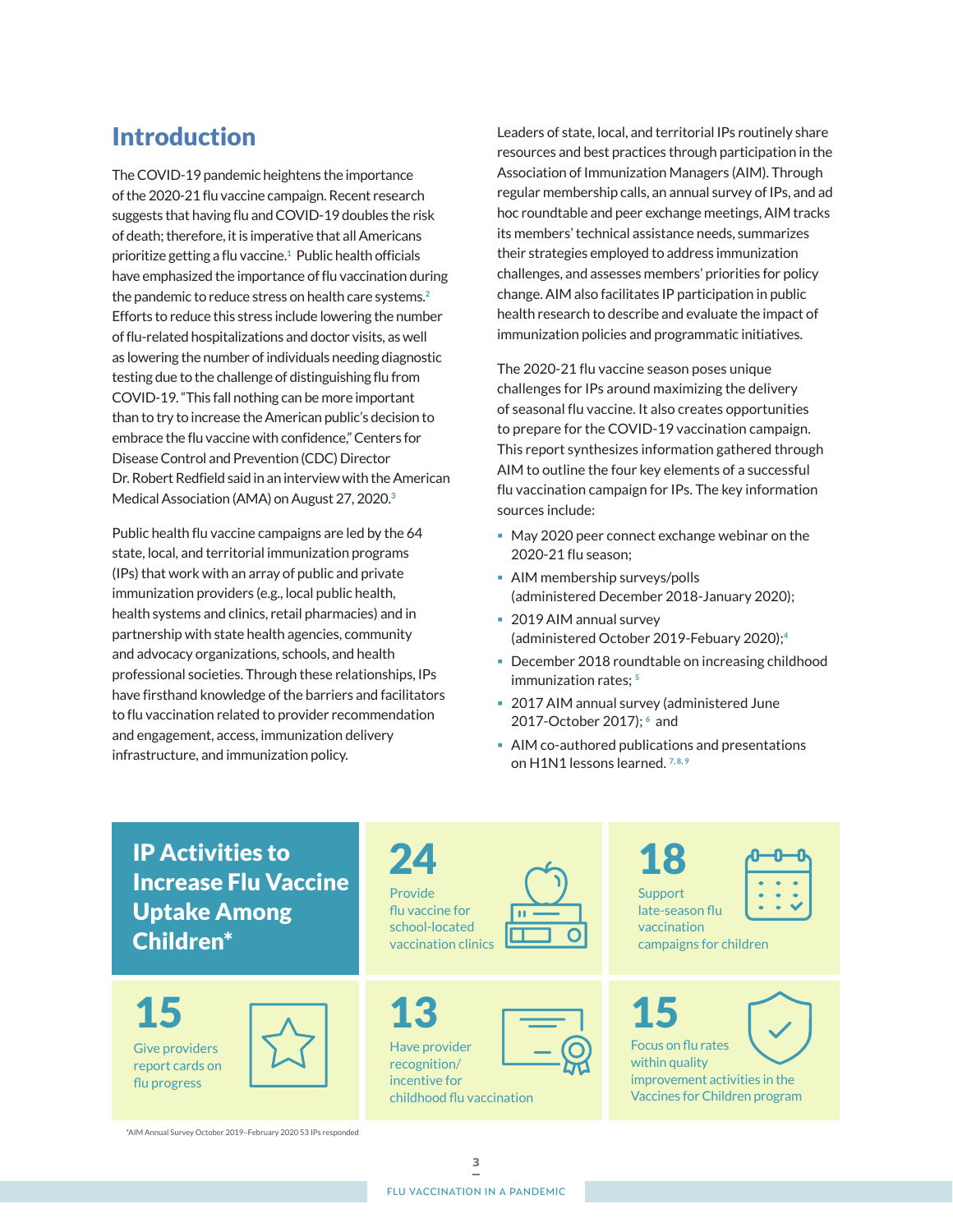## KEY ELEMENT #1

## Engage Providers

Most people look to their primary health care provider for guidance about vaccines. IPs prioritize engagement with providers to ensure that they have adequate information about the flu vaccine season, to support best practices for giving a strong recommendation, and to disseminate data on the progress of that season's flu vaccination campaign.

## **COMMUNICATION**

The seasonality of flu vaccine presents challenges for vaccination in the primary care setting. Most vaccines are given year-round; providers place orders to restock their vaccine supply as needed. In contrast, flu vaccine requires advanced planning to order all vaccine products that are appropriate for the practice population, to estimate when vaccine doses will arrive, and to determine how to incorporate flu vaccination into the practice workflow. Often providers discontinue flu vaccination when their initial stock is depleted; others set an arbitrary date to end flu vaccination (e.g., at the end of the calendar year).

### IMMUNIZATION PROGRAM STRATEGIES

IPs conduct targeted communication about flu vaccine with core provider constituencies, including child health providers enrolled in the Vaccines for Children (VFC) program, local health departments, and providers across settings who are involved in immunization coalitions or advisory groups. Early communication often involves flu vaccine orders; this gives IPs the opportunity to educate providers about new vaccine products and encourage providers to order a sufficient quantity of vaccine to improve upon the number of doses administered the year prior. Mid-summer communication allows providers to estimate when vaccine will arrive, which informs timely scheduling of vaccine appointments and flu vaccine clinics. Follow-up communication in late fall should notify providers about options to order additional flu vaccine doses and reinforce the message that CDC recommends vaccination through the spring; however, only a quarter of IPs engage in late-season provider communication for childhood flu. **10**

#### FOR THE 2020-21 FLU VACCINE SEASON,

ongoing communication with immunization providers will be essential as new COVID-19 vaccines become available. IPs maintained multiple communication channels during the H1N1 pandemic, which gave providers frequent opportunities to get clarification on changing prioritization guidance and expanded vaccine availability. Given the accelerated timeframe for COVID-19 vaccine production, IPs will be expected to play a similar role in explaining how this federal effort will be implemented at the state and local levels.

### **PROVIDER RECOMMENDATION**

A strong provider recommendation is the most consistent predictor of whether a child or adult will receive flu vaccine. **11, 12** However, many patients **13** and parents **14** do not receive a strong recommendation about flu vaccine from their provider and/or the medical staff. Typically, child health providers guide parents on which vaccines children should receive, yet less than half of parents indicate that their child's doctor strongly recommends flu vaccine for this year. **<sup>15</sup>** Some providers focus their vaccine-related discussion on the specific vaccines and doses that will be given during that day's office visit; this works well for vaccines given on an age-based timeframe, but precludes discussion of flu vaccine for children who are not scheduled for office visits during flu season. Indeed, a recent article found that children with fall birthdays were more likely to receive flu vaccine. **16**

## Strategies IPs are Planning for the 2020-2021 Flu Season**<sup>17</sup>**

- $\checkmark$  Conducting school-located and mass vaccination clinics
- 3 Purchasing additional flu vaccine
- $\sqrt{ }$  Targeting health care workers, staff in long-term care facilities, and adults at higher risk
- $\checkmark$  Working with Federally Qualified Health Centers, Community Health Centers
- $\sqrt{ }$  Partnering with pharmacies, doctors, insurers, and hospitals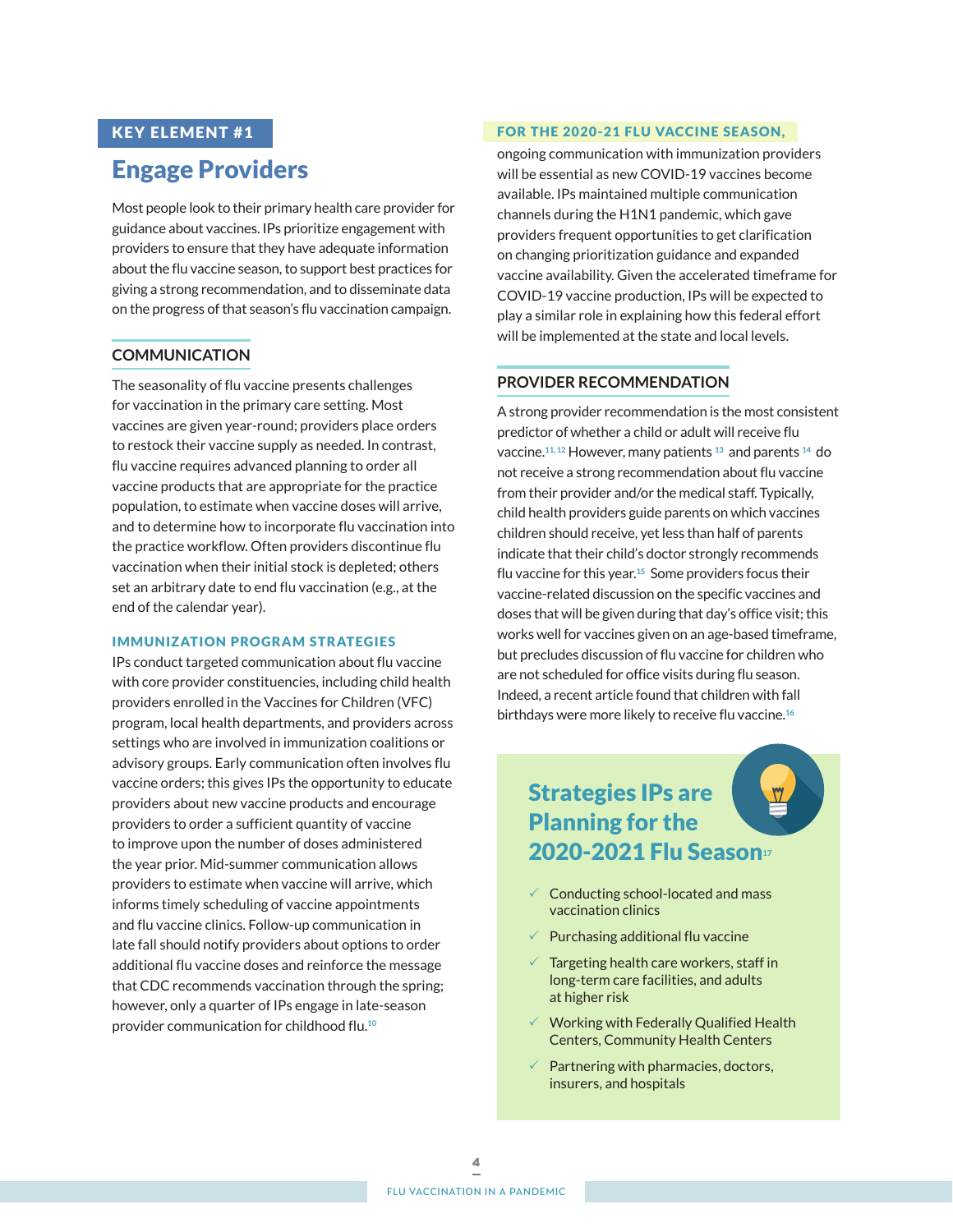### **PROGRAM MANAGER COMMENT**

"Our program plans to target high risk adults by working with community health centers and long term care facilities. We will promote our recognition program that recognizes hospitals and nursing homes that achieve high flu vaccine vaccination rates."

**May 2020 Peer Connect Webinar**

### IMMUNIZATION PROGRAM STRATEGIES

Most IPs offer or coordinate educational opportunities to train providers on how to make a strong recommendation for vaccination. These education options range from regional immunization conferences to practice site visits to peer coaching. Many programs include nurses and medical assistants in educational efforts, emphasizing the importance of giving a clear and consistent message in support of vaccination. It is important that these initiatives emphasize the need to recommend flu vaccination just as strongly as other childhood vaccines.

#### FOR THE 2020-21 FLU VACCINE SEASON,

provider messaging about flu vaccine may be particularly challenging due to COVID-related reductions of in-person visits. IPs may suggest that providers develop a specific approach for ensuring that flu vaccine is discussed during telehealth appointments, and that a message supporting flu vaccine is prominent on the practice website. Additionally, in response to the dramatic COVID-related decrease in childhood vaccination rates**18**, IPs should engage with VFC providers to ensure they understand the importance of recommending flu vaccine as strongly as other childhood vaccines and offering co-administration of flu vaccine during catch-up vaccination visits.

#### **REPORTS OF PROGRESS**

Data demonstrating low vaccination rates has been shown to motivate providers to improve their vaccination delivery. **<sup>19</sup>** However, with the limited timeframe for seasonal flu vaccination, providers may not have a mechanism to gauge their progress toward vaccinating the majority of their patients. This is particularly difficult when patients may receive flu vaccine in other settings (e.g., retail pharmacies, schools).

#### IMMUNIZATION PROGRAM STRATEGIES

About a quarter of IPs have instituted midseason report cards to inform providers of their practice's childhood flu vaccination rate, in comparison to peers or to a statewide average. **<sup>20</sup>** Several others utilize a dashboard approach, showing the proportion of flu vaccine administered relative to the amount ordered. **<sup>21</sup>** However, use of these strategies should be more widespread.

## Communicating the Benefits of Seasonal Flu Vaccine During COVID-19

## **Share this educational resource with your providers.**

- Find tips to discuss vaccine effectiveness
- $\blacksquare$  Find the latest research displaying how flu vaccination:
	- Reduces hospitalization and deaths
	- Reduces severity of hospitalized individuals
	- Reduces risks for cardiac events
	- Protects pregnant women and their babies

[DOWNLOAD THIS RESOURCE](https://drive.google.com/file/d/1LjuIJog_rYuv-CU2NkSWJM4Y_VcNlBEM/view?usp=sharing)

lowers the risk of influenza-related illness, hospitalization, and death.<sup>1</sup> means fewer people will need to seek medical care and testing for possible COVID-19 or

*CDC estimates that, from October 1, 2019–April 4, 2020, there were:* 39 million–56 million

**What are the Benefits of Seasonal Flu Vaccine?**

**Reduces Severity of Illness in Hospitalized Individuals**  ✔ Children's risk of admission to a pediat-**Reduces Risks for Major Cardiac Events**  ✔ Risk of a major cardiac event (e.g., heart **Protects Pregnant Women and Their Babies** ✔For pregnant women, flu-associated of age fell by half when their mothers were vaccinated to

**Research shows flu vaccination: Reduces Hospitalization and Death** for children with underlying high-risk ✔Influenza hospitalizations were cut in ✔ Vaccinating long-term care facility (LTCF) staff reduces hospitalizations and deaths in LTCF residents<sup>1</sup>

**[Communicating the Benefits of Seasonal](https://drive.google.com/file/d/1LjuIJog_rYuv-CU2NkSWJM4Y_VcNlBEM/view?usp=sharing)  Influenza Vaccine during COVID-19** 63% children from the 17 years

> 45% adults 18+ years 68% adults 65+ years 54% pregnant women

**How to Discuss Vaccine Effectiveness** • **Keep it simple: "Flu vaccine helps**  • **Use a presumptive approach: "Today** 

Tips

**unpredictability of flu: "This is why it is breaks occur almost every year. "The** 

**footnotes**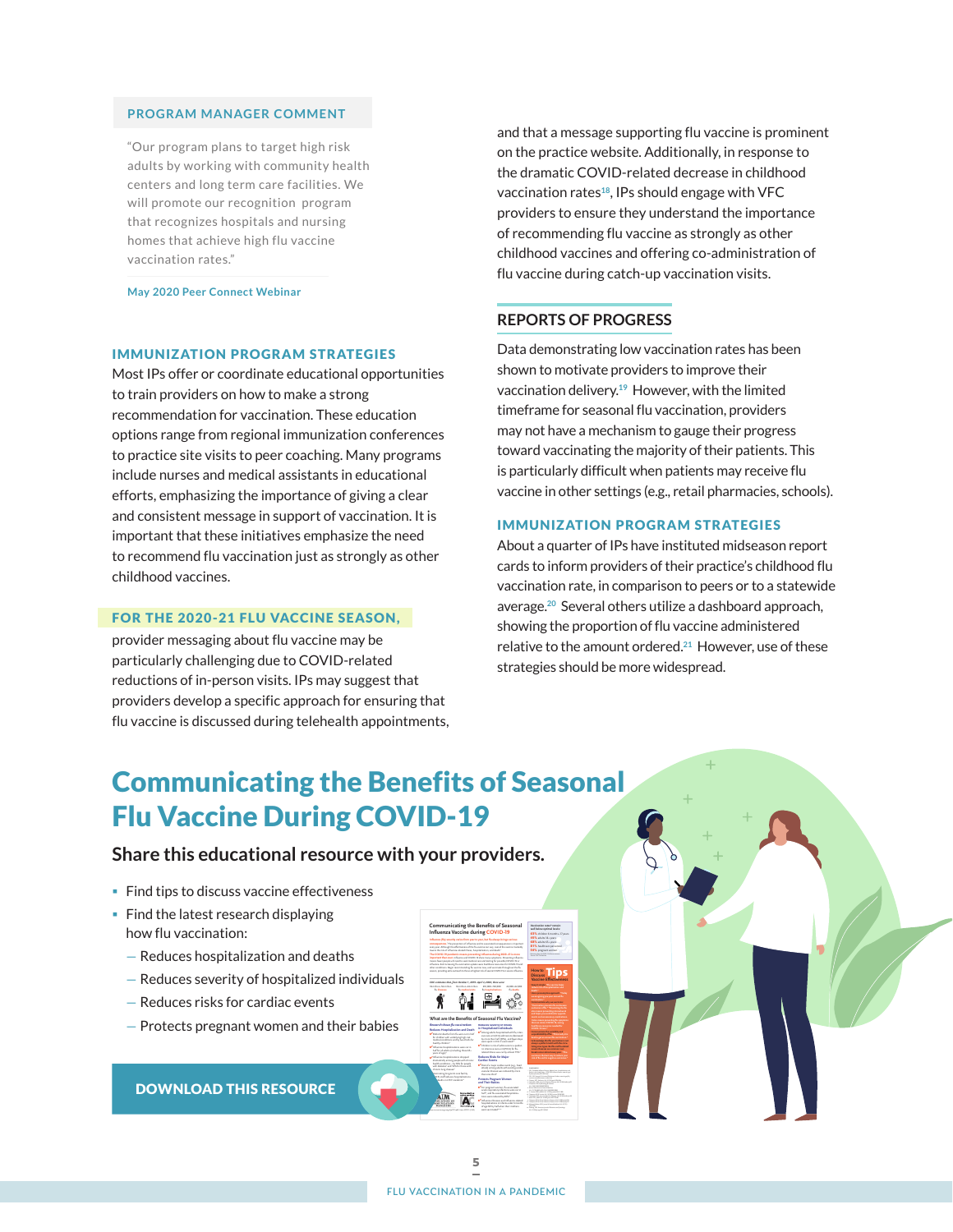### FOR THE 2020-21 FLU VACCINE SEASON,

midseason progress reports from IPs may be uniquely helpful, as COVID-related disruptions in provider practice scheduling and staffing may impede data that help providers gauge their progress on flu vaccination.

## KEY ELEMENT #2

## Stimulate Demand and Ensure Access

Although flu vaccination has been shown to reduce flurelated illness, hospitalization, and death, flu vaccination coverage rates remain below national targets for children and adults. **<sup>22</sup>** Racial disparities also exist across age groups. Although CDC estimates that as many as 194 to 198 million doses of flu vaccine will be produced for the 2020-21 season, those doses**23** will only be useful if people of all ages seek vaccination. Achieving higher flu vaccination rates during the pandemic will require IPs to take action to promote increased awareness, acceptance, and availability of flu vaccine.

## Stimulate Demand for Flu Vaccine

**[Find templates for reminder/recall](www.immunizationmanagers.org/VaccineConfidenceMediaMaterials)  postcards and social media posts.**



## **AWARENESS OF FLU VACCINATION**

Although annual flu vaccination has become second nature for most seniors, low flu vaccination rates suggest that many younger adults and children remain unaware that flu vaccination is recommended every year, despite ubiquitous messages through retail pharmacies that flu vaccine is available. Reminder/recall is an evidence-based strategy to inform individuals that they are due for vaccination.

#### IMMUNIZATION PROGRAM STRATEGIES

IPs promote awareness of flu vaccination by providing training and technical support to providers on how to use state immunization information systems (IIS) to generate patient reminders. Less than half**24** of IPs currently conduct centralized flu vaccination reminders for their entire jurisdiction or for a targeted age range, while others provide technical support to providers running practicebased reminder/recall campaigns. IPs should review their flu vaccine-related educational materials and reminder/ recall notifications to ensure they reflect a range of ages and racial and ethnic groups, which will help reinforce the message that annual flu vaccination is for everyone.

### FOR THE 2020-21 FLU VACCINE SEASON,

vaccination reminders may be particularly useful to ensure that people understand the difference between seasonal flu vaccine and COVID-19 vaccine. IPs may consider structuring reminder/recall notices to emphasize the need to ACT NOW to get flu vaccine and STAY TUNED for more information about COVID-19 vaccination.

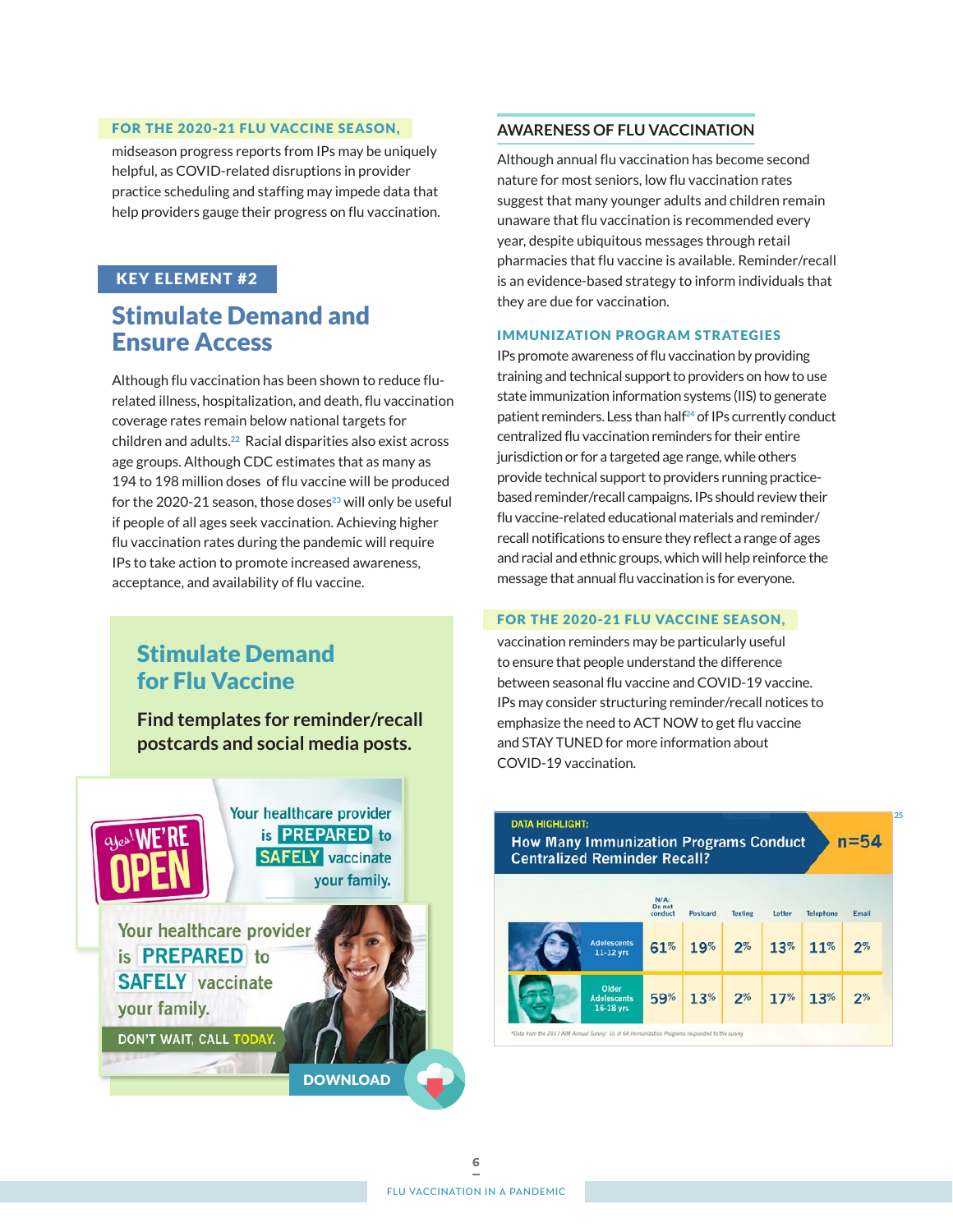## **ACCEPTANCE OF FLU VACCINATION**

Recent years have seen broad increases in vaccine hesitancy, in which individuals question the safety, efficacy, and need for vaccination. **<sup>26</sup>** Most IPs build vaccine confidence by educating providers on how to talk with parents and/or by disseminating public messages about vaccines.

Hesitancy around flu vaccine may be greater than hesitancy for other vaccines, as the composition of the vaccine changes from year to year. Vaccine hesitancy often is fueled by online sources of vaccine misinformation and conspiracy theories. **<sup>27</sup>** Recent research found that parents who would not seek flu vaccination for their child reported seven times more negative sources than positive sources of flu vaccination information. **28**

Other issues can negatively impact acceptance of flu vaccination. For example, people may hear information about the low efficacy of flu vaccine in a specific year (with little context about flu morbidity and mortality) and conclude that there is little reason to accept flu vaccination.

### IMMUNIZATION PROGRAM STRATEGIES

IPs engage in a variety of efforts to increase vaccine confidence and combat flu vaccine hesitancy and misinformation. This includes working with respected state and local chapters of medical professional societies, such as the American Academy of Pediatrics and the

American Medical Association, to develop patient education materials for dissemination in health care settings and online. Many IPs partner with advocacy organizations that develop and disseminate factual information and personal testimonials about vaccination to the general public through media campaigns.

#### FOR THE 2020-21 FLU VACCINE SEASON,

IPs may want to expand their communication efforts to include additional messaging about the heightened importance of getting flu vaccine during the COVID-19 pandemic. In addition, IPs could work with partner organizations to reassure the public that seasonal flu vaccine products are tested for safety and effectiveness and begin to promote acceptance of a COVID-19 vaccine by noting such testing will be conducted before any vaccines are approved.

### **ACCESS TO FLU VACCINATION**

Many individuals receive flu vaccine at a doctor's office or hospital; however, about half of adults and an increasing proportion of children get flu vaccine in alternate settings, including retail pharmacies, schoollocated clinics, mass vaccination clinics at employer and community sites, and local public health departments. **29** These alternate settings can offer convenient and lowcost options to individuals who cannot or choose not to seek vaccine in a health care setting.

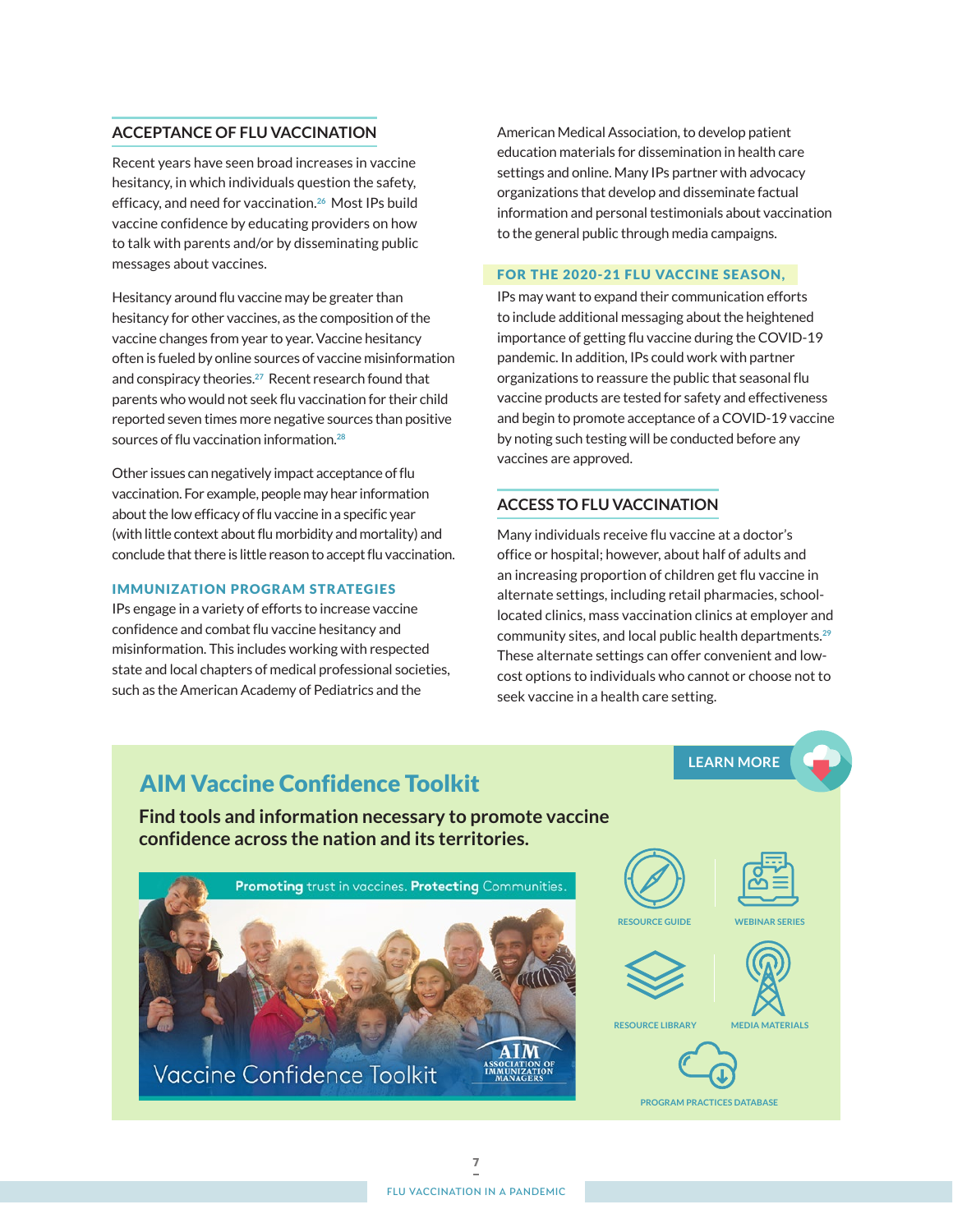#### FIGURE 1.

## **IP Activities to Support School-Located Vaccination Clinics (SLV), 2019 (n=50)**



#### IMMUNIZATION PROGRAM STRATEGIES

IPs support expanded access to flu vaccination through a variety of strategies; nearly half support school-located flu vaccination by providing vaccine (s*ee Figure 1*.). **<sup>30</sup>** IPs often include retail pharmacies, visiting nurse associations, and other alternate-vaccination representatives in their immunization coalitions and/or advisory groups; this gives IPs the opportunity to offer technical assistance with vaccine storage and handling.

#### FOR THE 2020-21 FLU VACCINE SEASON,

IPs should be prepared to offer technical assistance and coordination of school-located and other mass vaccination clinics in accordance with COVID-19 precautionary guidelines, including the use of personal protective equipment. There is also a greater likelihood that patients may receive vaccine in new settings because school-located or employer-based vaccination options are not available. Therefore, IPs should work closely with local health departments to determine if a locality has adequate access to vaccine and that the population knows where to get a flu shot in the event traditional venues are not available. In states with limits on pharmacists' ability to vaccinate children, IPs should

**LEARN MORE**

## AIM Community Vaccinator Map

**Find community vaccinator [contact information for planning](https://www.immunizationmanagers.org/communityvaccinatormap)  mass vaccination clinics.**



#### **PROGRAM MANAGER COMMENT**

"This flu season will be challenging in a number of respects. One of the main challenges will not only be encouraging people to get vaccinated, but also understanding that mass vaccination may be perceived as an unsafe activity by the public."

**May 2020 Peer Connect Webinar**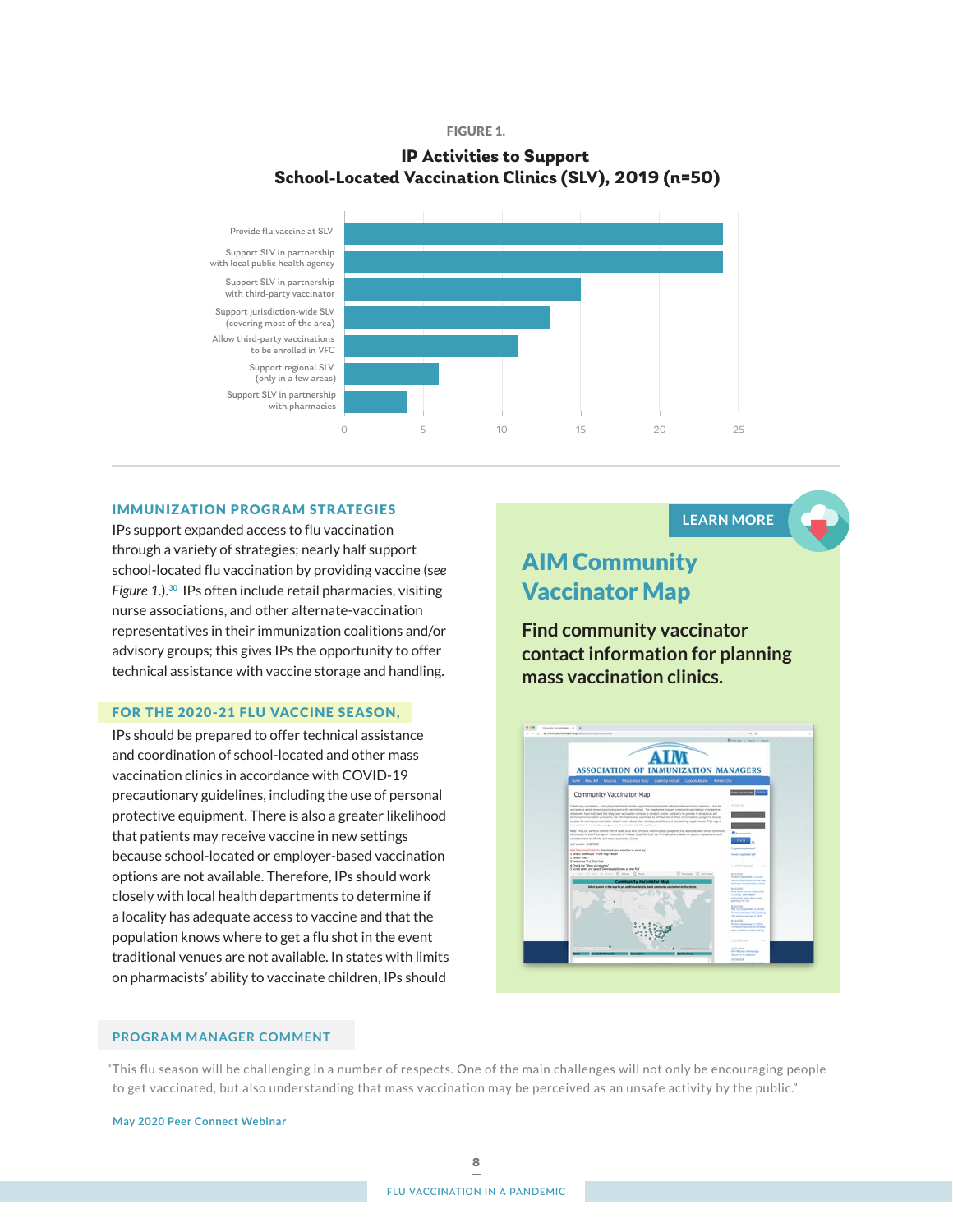be proactive in offering technical assistance on choice of products and appropriate administration of flu vaccine for children. In addition, IPs should consider a strategy from the H1N1 vaccination effort: organizing retired health care professionals to assist with flu vaccination clinics, particularly if public health nurses and other community vaccinators are redeployed to COVID-19 duties. **<sup>31</sup>** Collectively, these efforts will serve to prepare for subsequent COVID-19 vaccination campaigns.

## KEY ELEMENT #3

## Strengthen the Immunization Infrastructure

Public health infrastructure undergirds national flu vaccination efforts. The complexity of flu vaccine products requires detailed knowledge and application of storage and handling requirements and vaccine delivery methods. The vast array of flu vaccination providers and settings calls for broad use of IIS to ensure the ability to track flu vaccine receipt and identify under-immunized groups.

## **IMPROVING VACCINE ADMINISTRATION AND STORAGE AND HANDLING**

Flu vaccination is complicated, with myriad products available that differ in target age group, delivery mechanism (intramuscular, intravenous, intradermal, nasal spray), and vaccine technology (egg-based, cellbased). The dynamic flu vaccine market is expected to continue innovating, based on a recent executive order**32** calling for a five-year national plan to promote the use of more agile and scalable vaccine manufacturing technologies and to accelerate development of vaccines that protect against many or all flu viruses. However, providers and practice personnel are often hesitant to adopt newer, unfamiliar products.

### IMMUNIZATION PROGRAM STRATEGIES

IPs play an essential role in providing technical assistance to increase provider and staff comfort with the range of flu vaccine products. All IPs conduct regular site visits to participating VFC provider and monitor storage and handling processes. IPs are required by CDC to offer or coordinate training to VFC providers on vaccine administration and offer technical assistance for vaccine storage and handling.

**LEARN MORE**

## [AIM COVID-19 Resource](https://www.immunizationmanagers.org/covid19influenza)  Library: Increasing Flu Vaccination Coverage

**Find resources from AIM partners and IPs that will be useful for increasing flu coverage in the 2020 season during the presence of COVID-19.**

## TOPICS:

- Long-Term Care Facilities
- Pediatric
- Communication
- School-Located Vaccination **Clinics**
- Adult Vaccine Programs
- At-Risk Populations
- Policies



#### FOR THE 2020-21 FLU VACCINE SEASON,

technical assistance from IPs may also help immunization providers prepare for the upcoming COVID-19 vaccination campaign. The COVID-19 vaccine products currently being tested include different technologies, require a range of storage procedures, and have different delivery methods. **<sup>33</sup>** IPs will need to serve as an essential source of training and information related to vaccine storage equipment and processes, and likely will serve as a key resource in helping providers choose COVID-19 vaccine products and answering questions about concurrent administration of other vaccines.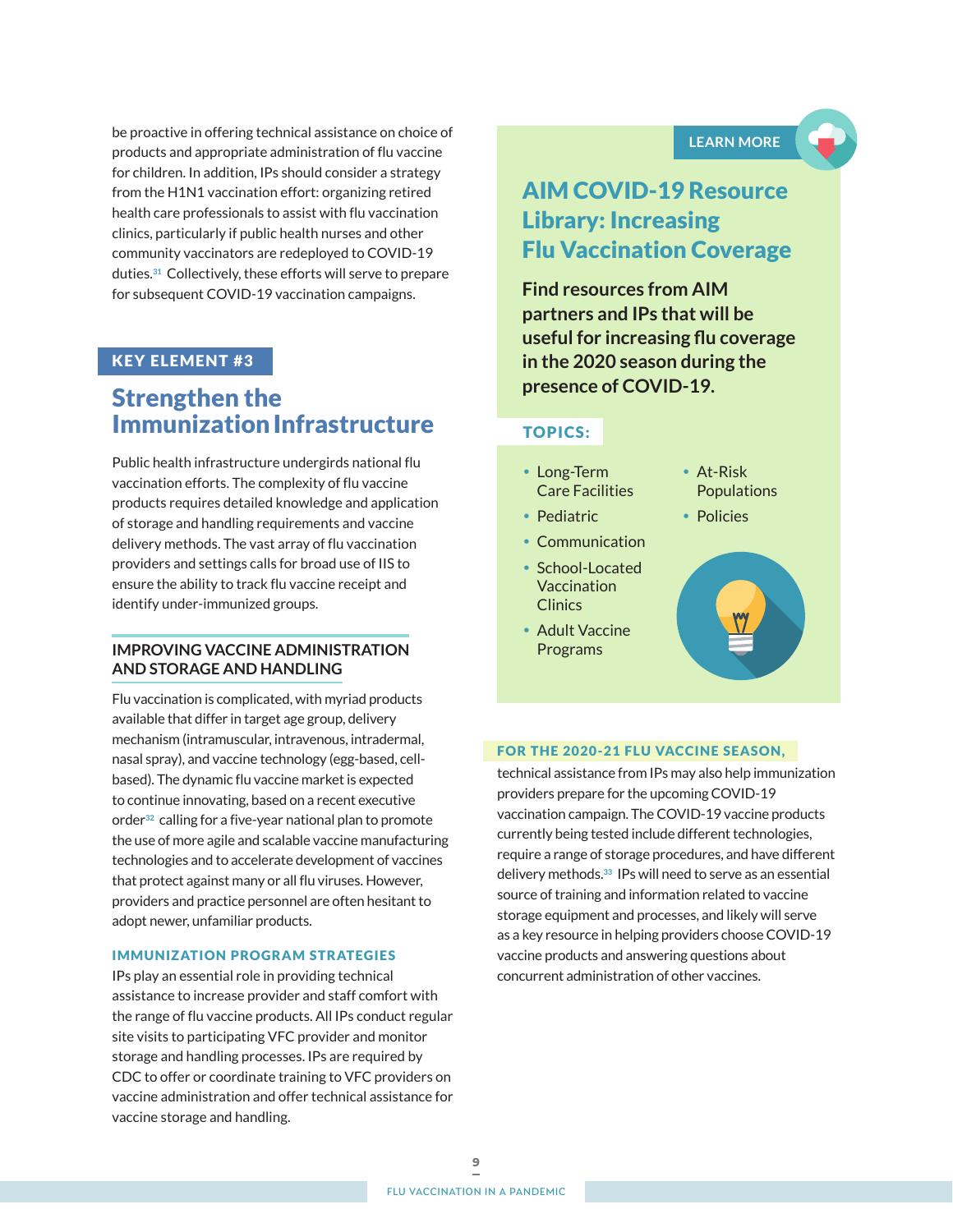## **EXPANDING USE OF IMMUNIZATION INFORMATION SYSTEMS**

IIS are population-based registries that maintain data on immunization history and offer forecasting algorithms to identify vaccine doses that are due. IIS are essential for monitoring flu vaccination because vaccines administered in alternate settings, such as schools or retail pharmacies, may not be documented in the electronic medical record (EMR) for individuals outside their primary care medical home. Bidirectional data exchange between IIS and EMRs allows providers to know whether patients have received flu vaccine, thereby facilitating accurate targeting of reminder/ recall notifications and avoiding over-vaccination.

### IMMUNIZATION PROGRAM STRATEGIES

IPs provide substantial technical assistance to flu vaccine providers on use of the IIS. For community vaccinators, this includes basic training on how to review patient records to determine if a vaccine dose is needed and how to submit data to the IIS; for primary care sites, this includes higher-level technical assistance to establish bidirectional data exchange between the IIS and EMR. IPs utilize their IIS to generate up-to-date information on flu vaccine coverage rates by practice and by geographic area to identify pockets of low coverage.

#### FOR THE 2020-21 FLU VACCINE SEASON,

IPs may consider IIS technical support as preparation for subsequent COVID-19 vaccination. This includes testing algorithms for rapid reminder/recall (most COVID-19 vaccines will require two doses), and conducting data quality checks on codes for new flu vaccine products (COVID-19 vaccine codes will be unfamiliar to providers). IPs may expand their outreach to providers with limited

IIS experience, including long-term care facilities and community vaccinators that do not utilize the IIS on a regular basis.

## **PROMOTING IMMUNIZATION COALITIONS AND PARTNERSHIPS**

IPs maintain ongoing relationships with local and statewide immunization coalitions and continuously seek new partnerships with immunization organizations interested in promoting vaccination. Through these coalitions and partnerships, IPs convene stakeholders to address emerging immunization challenges and disseminate information to professionals and lay populations.

#### IMMUNIZATION PROGRAM STRATEGIES

IPs utilize coalition meetings to encourage coordination and communication between primary care providers and alternate flu vaccine providers, including retail pharmacies, local health departments, and community vaccinators. In addition, coalition meetings provide IPs an opportunity to learn about problems with vaccine access and reimbursement and to hear from stakeholders emerging issues around vaccine hesitancy and other barriers.

### FOR THE 2020-21 FLU VACCINE SEASON

IPs should consider working through immunization coalitions and community organizations, such as CDC's Racial and Ethnic Approaches to Community Health Program (REACH) recipients,**34** to reach community partners that represent ethnic and racial populations that have low flu vaccination rates. Addressing disparities around flu vaccination is likely to have a positive impact for subsequent COVID-19 vaccination campaigns.

## IIS and COVID-19 Vaccination

**Find an AIM infographic explaining how IIS are central to IP function and will be critical in the COVID-19 vaccination response.**

[DOWNLOAD INFOGRAPHIC TODAY](https://drive.google.com/file/d/1wayRgzINKf9lqxOBW2IyIrGeRfm3D8dh/view?usp=sharing)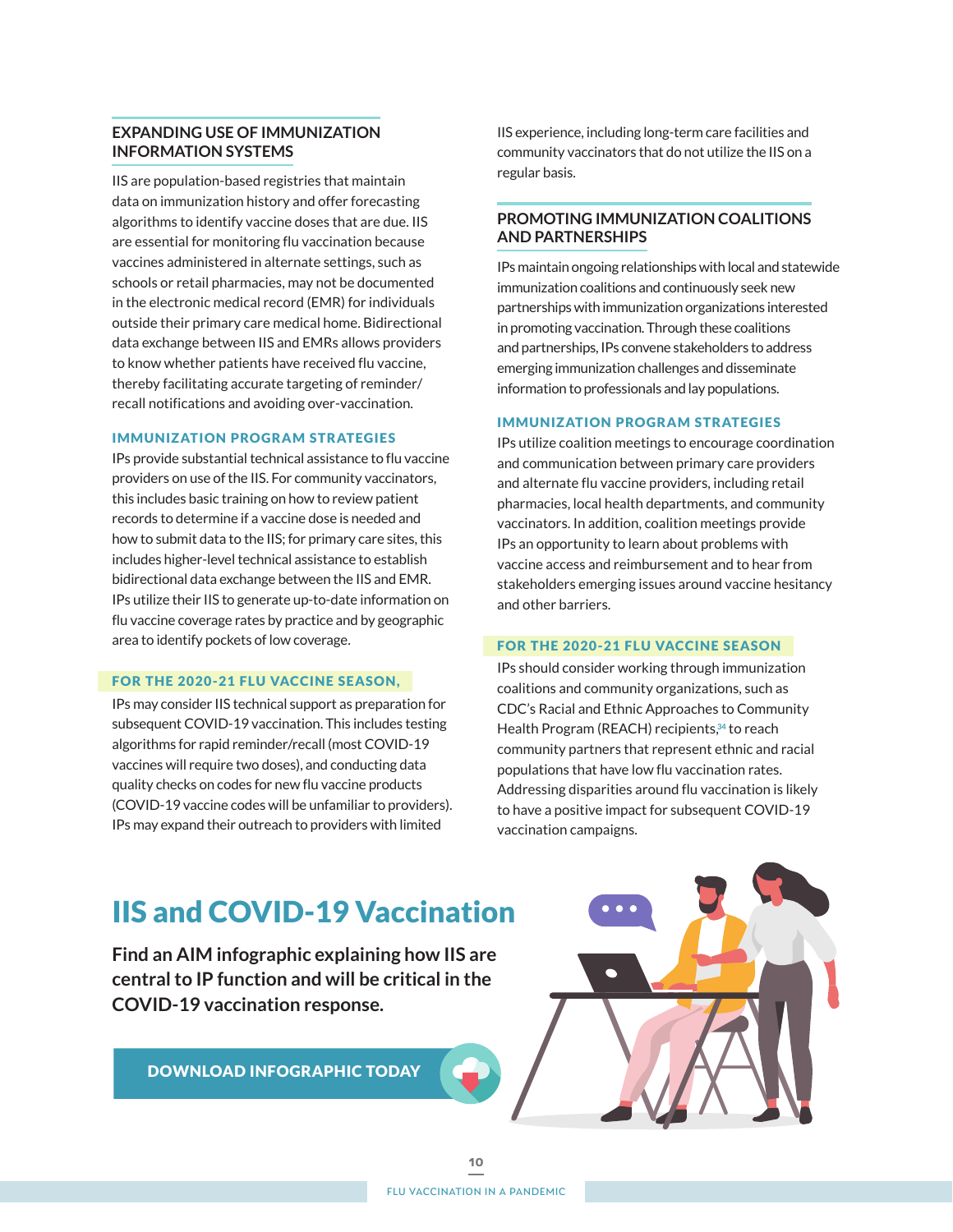

AIM WEBINAR ARCHIVE

## **Increasing Flu Vaccine Confidence Within African American Communities**

With continued COVID-19 activity, ensuring communities are protected from the flu this season will be more important than ever. Outreach to African American communities—which have been disproportionately impacted by the COVID-19 pandemic—will be especially critical. View this archived webinar to learn strategies from Dr. Sandra C. Quinn of the University of Maryland Center for Health Equity and Dr. Laura Lee Hall of Sustainable Health Care Quality and Equity.

### The event covers:

- $\checkmark$  Recent research on flu vaccine uptake trends within African American **Communities**
- $\checkmark$  Examples of public health partnerships supporting flu vaccine confidence
- $\checkmark$  How these findings and strategies can be applied to immunization work

### [CLICK TO WATCH THE WEBINAR](https://www.immunizationmanagers.org/page/vaccineconfidencewebinar)

### **PROGRAM MANAGER COMMENT**

"We have contracted with large urgent care networks to potentially create a contract for increased flu vaccination. These facilities would be referral sites for those who are uninsured due to unemployment."

**May 2020 Peer Connect Webinar**

## KEY ELEMENT #4

## Advocate for Vaccine-Supportive Policies

Flu vaccination campaigns can be impeded by policies and practices that limit the availability of flu vaccine in multiple settings. This includes access to governmentsupplied vaccine and ability for providers in nontraditional settings to be reimbursed for flu vaccination services.

## **POLICIES THAT IMPEDE FLU VACCINATION IN PRIMARY CARE**

Although the VFC program supplies vaccine doses for administration to Medicaid-enrolled children, providers incur costs related to provider and staff time, vaccine storage and handling, and recordkeeping. Vaccine administration fees are intended to cover those costs. However, Medicaid reimbursement rates for vaccine administration are low in many states, which can impede provider willingness to administer flu and other vaccines in their office. **<sup>35</sup>** In addition, policies in FQHCs prohibit reimbursement for nurse-only vaccination visits, which are broadly used for flu vaccination clinics. Finally, although increasing numbers of public and private payers include immunization quality measures in their pay-for-performance provider incentive programs, they may base those payments on quality measures that do not include flu vaccination, which is a disincentive to improve performance.

### IMMUNIZATION PROGRAM STRATEGIES

Some IPs have advocated with their state Medicaid programs for enhanced reimbursement for delivery of immunizations in the primary care settings. IPs also have advocated for the adoption of childhood and adult immunization quality measures that include flu vaccine, as a way to emphasize the importance of flu vaccine. Many IPs provide or facilitate access to IIS data to support the calculation of those quality measures.

### FOR THE 2020-21 FLU VACCINE SEASON,

IPs may consider meeting with Medicaid and with their jurisdiction's largest private payers to discuss primary care provider reimbursement for COVID vaccine administration. Payers may not recognize the provider burden for vaccine delivery, establishing new administrative codes, IIS reporting, and storage and handling.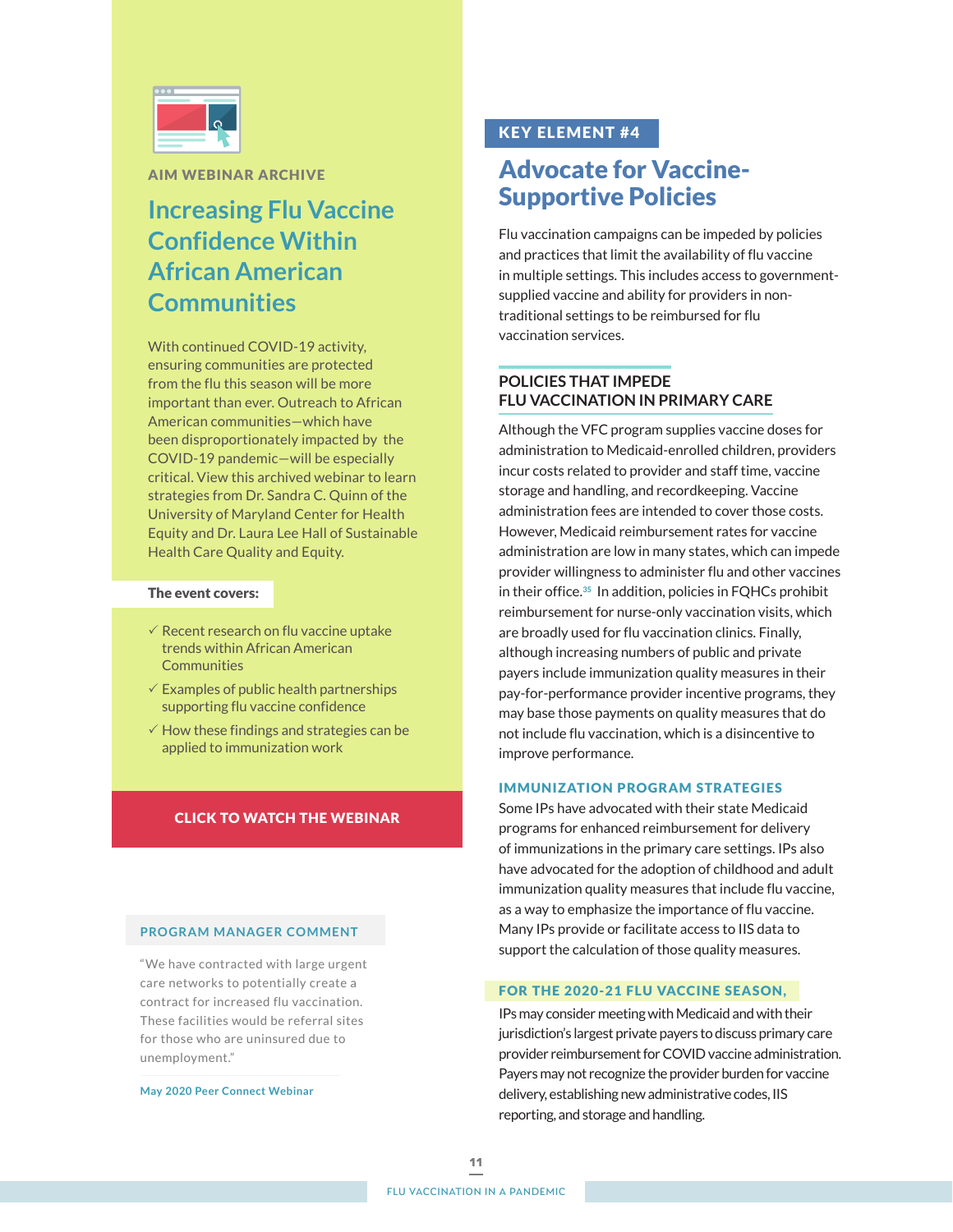## IP Observations of Childhood Influenza Vaccination

**Find results of a roundtable discussion that was held on December 11, 2018, with 13 IP managers to discuss the challenges of promoting childhood flu vaccination and strategies for improving uptake.**



## Includes Suggested Program Practices:

- $\checkmark$  Before Flu Vaccination Season
- $\checkmark$  Initial Months of Flu Vaccination Season
- $\checkmark$  Mid/Late Flu Vaccination Season

**[DOWNLOAD THE OBSERVATION PDF](https://drive.google.com/file/d/1ecpfVLgu35uc-6dVZyk6koO757T__vcn/view?usp=sharing)**

## **POLICIES THAT IMPEDE VACCINATION IN ALTERNATE SETTINGS**

Retail pharmacies are an appealing setting for flu vaccination because they are accessible in nearly all parts of the country, yet several policies impede vaccination by pharmacists. To ensure broad access to flu vaccine, recent federal action**36** authorized pharmacists to provide flu vaccine to individuals age 3 years and older; in many states, this represents a substantial expansion of pharmacist authority.

With some payers, pharmacists are considered out-ofnetwork providers and thus cannot be reimbursed for immunization services. In addition, because pharmacies may not meet standard requirements for participation in the VFC program, they cannot receive governmentsupplied vaccine for administration to VFC-eligible children; this impedes the ability of Medicaid-enrolled and uninsured children to have convenience access to flu vaccine.

Billing and reimbursement policies also create barriers to school-located flu vaccination. In some areas, local public health agencies have limited funding and/or staff

capacity to run school-located vaccination clinics and bill for reimbursement; third-party vaccinators may have funding and staff capacity but be unable to serve children with public and private insurance in the same school-located vaccination clinic.

### IMMUNIZATION PROGRAM STRATEGIES

Many IPs have boosted their outreach to pharmacists to ensure they are prepared to vaccinate children. Several IPs are working to enroll pharmacists as VFC providers to ensure they are able to serve children with public insurance as equitably as they serve those with private insurance. IPs also are advocating for payers to adopt policies that consider pharmacists as in-network for purposes of vaccination to facilitate their reimbursement.

### FOR THE 2020-21 FLU VACCINE SEASON,

it is vital for IPs to be proactive in offering technical assistance to pharmacists newly involved in vaccinating children. In addition, IPs should work with agencies sponsoring school-located vaccination clinics to assist with billing and reimbursement issues.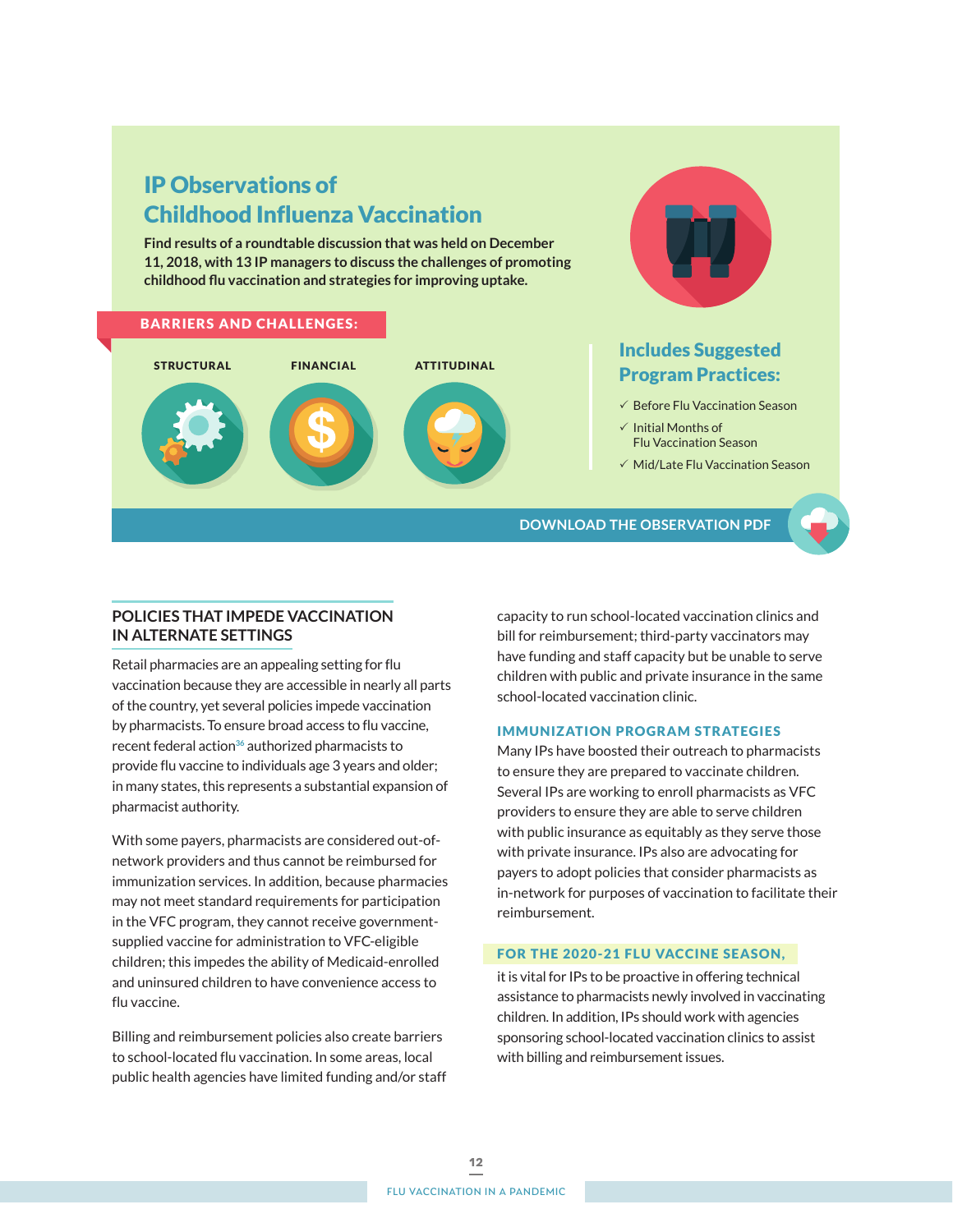## **CONCLUSION**

The 64 state, local, and territorial IPs stand as the backbone of the U.S. immunization system. Improving flu vaccination coverage rates in children and adults and reducing racial and ethnic disparities will require the involvement of IPs to identify their jurisdiction's most pressing issues and deploy strategies to address them. The 2020-21 flu vaccine season provides an opportunity for enhanced IP efforts to facilitate more efficient and effective administration of flu vaccine and to prepare for the upcoming COVID-19 vaccination campaign.

- **<sup>1</sup>** Public Health England. September 22, 2020. [https://www.gov.uk/government/](https://www.gov.uk/government/news/record-numbers-offered-flu-vaccine-as-those-with-flu-and-covid-19-more-likely-to-die) ews/record-numbers-offered-flu-vaccine-as-those-with-flu-and-covid-19-more[likely-to-die](https://www.gov.uk/government/news/record-numbers-offered-flu-vaccine-as-those-with-flu-and-covid-19-more-likely-to-die)
- **<sup>2</sup>** Centers for Disease Control and Prevention. [https://www.cdc.gov/vaccines/pan](https://www.cdc.gov/vaccines/pandemic-guidance/index.html)[demic-guidance/index.html](https://www.cdc.gov/vaccines/pandemic-guidance/index.html)
- **<sup>3</sup>** AMA News. August 27, 2020. [https://www.ama-assn.org/delivering-care/pub](https://www.ama-assn.org/delivering-care/public-health/cdc-director-push-vaccinate-65-americans-against-flu)[lic-health/cdc-director-push-vaccinate-65-americans-against-flu](https://www.ama-assn.org/delivering-care/public-health/cdc-director-push-vaccinate-65-americans-against-flu)
- **<sup>4</sup>** AIM 2019 Annual Survey. [https://drive.google.com/file/d/1\\_dDRrwtfmBgwN-](https://drive.google.com/file/d/1_dDRrwtfmBgwNHLsjjwrJKE4RwzuACKR/view?usp=sharinghttp://)[HLsjjwrJKE4RwzuACKR/view?usp=sharing](https://drive.google.com/file/d/1_dDRrwtfmBgwNHLsjjwrJKE4RwzuACKR/view?usp=sharinghttp://)
- **<sup>5</sup>** Childhood Influenza Vaccination: Immunization Program Observations. [https://](https://drive.google.com/file/d/1ecpfVLgu35uc-6dVZyk6koO757T__vcn/view?usp=sharing
) [drive.google.com/file/d/1ecpfVLgu35uc-6dVZyk6koO757T\\_\\_vcn/view?usp=sharing](https://drive.google.com/file/d/1ecpfVLgu35uc-6dVZyk6koO757T__vcn/view?usp=sharing
)
- **<sup>6</sup>** AIM 2017 Annual Survey. [https://drive.google.com/file/d/1UXb5Q8OKjh-Mw4x-](https://drive.google.com/file/d/1UXb5Q8OKjh-Mw4x7CVEONOvkOJRlF7-p/view?usp=sharing)[7CVEONOvkOJRlF7-p/view?usp=sharing](https://drive.google.com/file/d/1UXb5Q8OKjh-Mw4x7CVEONOvkOJRlF7-p/view?usp=sharing)
- **<sup>7</sup>** Challenges and changes: Immunization program managers share perspectives in a 2012 national survey about the US immunization system since the H1N1 pandemic response. Human Vaccines & Immunotherapeutics 10:10, 2915--2921; October 2014; [https://drive.google.com/file/d/1lyTXZDxeC9SsUFa\\_vxQCq50wFZM\\_XRkw/](https://drive.google.com/file/d/1lyTXZDxeC9SsUFa_vxQCq50wFZM_XRkw/view?usp=sharing) w?usp=sharing
- **<sup>8</sup>** Perspectives of Immunization Program Managers on 2009-10 H1N1 Vaccination in the United States: A National Survey. Biosecurity and Bioterrorism: Biodefense Strategy, Practice, and Science Volume 10, Number 1, 2012. [https://drive.google.](https://drive.google.com/file/d/1OoiLnX8GPd0PYr0bvBVUkyLz4LHJV7yM/view?usp=sharing) [com/file/d/1OoiLnX8GPd0PYr0bvBVUkyLz4LHJV7yM/view?usp=sharing](https://drive.google.com/file/d/1OoiLnX8GPd0PYr0bvBVUkyLz4LHJV7yM/view?usp=sharing)
- **<sup>9</sup>** Overview of State Experiences During Different Stages of the H1N1 Pandemic. 44 National Immunization Conference [http://cdc.confex.com/cdc/nic2010/recordin](http://cdc.confex.com/cdc/nic2010/recordingredirect.cgi/id/6771)[gredirect.cgi/id/6771](http://cdc.confex.com/cdc/nic2010/recordingredirect.cgi/id/6771)
- **<sup>10</sup>** AIM 2019 Annual Survey. [https://drive.google.com/file/d/1\\_dDRrwtfmBgwN-](https://drive.google.com/file/d/1_dDRrwtfmBgwNHLsjjwrJKE4RwzuACKR/view?usp=sharing)[HLsjjwrJKE4RwzuACKR/view?usp=sharing](https://drive.google.com/file/d/1_dDRrwtfmBgwNHLsjjwrJKE4RwzuACKR/view?usp=sharing)
- **<sup>11</sup>** Khan E. et al. Association between provider recommendation and influenza vaccination status among children. Association between provider recommendation and influenza vaccination status among children Vaccine. 2018 Jun 7;36(24):3486-3497. doi: 10.1016/j.vaccine.2018.04.077.
- **<sup>12</sup>** Lu P. Association of provider recommendation and offer and influenza vaccination among adults aged ≥18 years - United States. Vaccine. 2018 Feb 1;36(6):890- 898. doi: 10.1016/j.vaccine.2017.12.016. Epub 2018 Jan 10.
- **<sup>13</sup>** Lu P. Association of provider recommendation and offer and influenza vaccination among adults aged ≥18 years - United States. Vaccine. 2018 Feb 1;36(6):890- 898. doi: 10.1016/j.vaccine.2017.12.016. Epub 2018 Jan 10.
- **<sup>14</sup>** Clark SJ.et al. Do parents have selective hearing about flu vaccine for children? C.S. Mott Children's Hospital National Poll on Children's Health, University of Michigan. Vol 33, Issue 1, November 2018. Available at: [https://mottpoll.org/](https://mottpoll.org/reports/do-parents-have-selective-hearing-about-flu-vaccine-children) [reports/do-parents-have-selective-hearing-about-flu-vaccine-children](https://mottpoll.org/reports/do-parents-have-selective-hearing-about-flu-vaccine-children)
- **<sup>15</sup>** Clark SJ, Gebremariam A, Schultz SL, Singer DC, Freed GL. Flu vaccine for children in the time of COVID. C.S. Mott Children's Hospital National Poll on Children's Health, University of Michigan. Vol 37, Issue 1, September 2020. Available at: [http://mottpoll.org/reports/flu-vaccine-children-time-covid.](http://mottpoll.org/reports/flu-vaccine-children-time-covid)
- **<sup>16</sup>** Worsham C., et al. Birth month and influenza vaccination in children. N Engl J Med 2020; 383:184-185DOI: 10.1056/NEJMc2005928
- **<sup>17</sup>** AIM presentation to the National Conference of State Legislatures. June 22, 2020. Maintaining Child Vaccination Rates During a Pandemic.
- **<sup>18</sup>** MMWR. Decline in Child Vaccination Coverage During the COVID-19 Pandemic — Michigan Care Improvement Registry, May 2016–May 2020. Weekly / May 22, 2020 / 69(20);630–631. [https://www.cdc.gov/mmwr/volumes/69/wr/](https://www.cdc.gov/mmwr/volumes/69/wr/mm6920e1.htm) [mm6920e1.htm](https://www.cdc.gov/mmwr/volumes/69/wr/mm6920e1.htm)
- **<sup>19</sup>** Community Preventive Services Task Force (CPSTF). Increasing Appropriate Vaccination: Provider Assessment and Feedback [https://www.thecommunityguide.org/](https://www.thecommunityguide.org/sites/default/files/assets/Vaccination-Provider-Assessment-and-Feedback.pdf) [sites/default/files/assets/Vaccination-Provider-Assessment-and-Feedback.pdf](https://www.thecommunityguide.org/sites/default/files/assets/Vaccination-Provider-Assessment-and-Feedback.pdf)
- **<sup>20</sup>** AIM 2019 Annual Survey. [https://drive.google.com/file/d/1\\_dDRrwtfmBgwN-](https://drive.google.com/file/d/1_dDRrwtfmBgwNHLsjjwrJKE4RwzuACKR/view?usp=sharing)LsjjwrJKE4RwzuACKR/view?usp=sharing
- **<sup>21</sup>** AIM 2019 Annual Survey. [https://drive.google.com/file/d/1\\_dDRrwtfmBgwN-](https://drive.google.com/file/d/1_dDRrwtfmBgwNHLsjjwrJKE4RwzuACKR/view?usp=sharing)[HLsjjwrJKE4RwzuACKR/view?usp=sharing](https://drive.google.com/file/d/1_dDRrwtfmBgwNHLsjjwrJKE4RwzuACKR/view?usp=sharing)
- **<sup>22</sup>** CDC. FluVax view. [https://www.cdc.gov/flu/fluvaxview/coverage-1819estimates.](https://www.cdc.gov/flu/fluvaxview/coverage-1819estimates.htm) [htm](https://www.cdc.gov/flu/fluvaxview/coverage-1819estimates.htm)
- **<sup>23</sup>** CDC. <https://www.cdc.gov/flu/prevent/vaccine-supply-distribution.htm>
- **<sup>24</sup>** AIM 2019 Annual Survey. [https://drive.google.com/file/d/1\\_dDRrwtfmBgwN-](https://drive.google.com/file/d/1_dDRrwtfmBgwNHLsjjwrJKE4RwzuACKR/view?usp=sharing)[HLsjjwrJKE4RwzuACKR/view?usp=sharing](https://drive.google.com/file/d/1_dDRrwtfmBgwNHLsjjwrJKE4RwzuACKR/view?usp=sharing)
- **<sup>25</sup>** AIM 2017 Annual Survey. [https://drive.google.com/file/d/1UXb5Q8OKjh-Mw4x-](https://drive.google.com/file/d/1UXb5Q8OKjh-Mw4x7CVEONOvkOJRlF7-p/view?usp=sharing)[7CVEONOvkOJRlF7-p/view?usp=sharing](https://drive.google.com/file/d/1UXb5Q8OKjh-Mw4x7CVEONOvkOJRlF7-p/view?usp=sharing)
- **<sup>26</sup>** Lane S et al. Vaccine. 2018//10.1016/j.vaccine.2018.03.063
- **<sup>27</sup>** Sabin-aspen vaccine science and policy workgroup. 2020. [https://www.aspen](https://www.aspeninstitute.org/programs/health-medicine-and-society-program/the-sabin-aspen-vaccine-science-policy-group-2/)[institute.org/programs/health-medicine-and-society-program/the-sabin-as](https://www.aspeninstitute.org/programs/health-medicine-and-society-program/the-sabin-aspen-vaccine-science-policy-group-2/)[pen-vaccine-science-policy-group-2/](https://www.aspeninstitute.org/programs/health-medicine-and-society-program/the-sabin-aspen-vaccine-science-policy-group-2/)
- **<sup>28</sup>** Clark SJ,.Do parents have selective hearing about flu vaccine for children? C.S. Mott Children's Hospital National Poll on Children's Health, University of Michigan. Vol 33, Issue 1, November 2018. Available at: [https://mottpoll.org/reports/](https://mottpoll.org/reports/do-parents-have-selective-hearing-about-flu-vaccine-children) [do-parents-have-selective-hearing-about-flu-vaccine-children](https://mottpoll.org/reports/do-parents-have-selective-hearing-about-flu-vaccine-children)
- **<sup>29</sup>** FluVaxView Flu Vaccination Coverage, United States, 2018–19 Influenza Season <https://www.cdc.gov/flu/fluvaxview/coverage-1819estimates.htm>
- **<sup>30</sup>** AIM 2019 Annual Survey. [https://drive.google.com/file/d/1\\_dDRrwtfmBgwN-](https://drive.google.com/file/d/1_dDRrwtfmBgwNHLsjjwrJKE4RwzuACKR/view?usp=sharing)[HLsjjwrJKE4RwzuACKR/view?usp=sharing](https://drive.google.com/file/d/1_dDRrwtfmBgwNHLsjjwrJKE4RwzuACKR/view?usp=sharing)
- **<sup>31</sup>** Planning Guide for Vaccinating Pediatric Patients Against 2009 H1N1 Influenza in Primary Healthcare Settings. CDC Nov 2009 <https://www.cdc.gov/h1n1flu/vaccination/pediatricpatients.htm>
- **<sup>32</sup>** [https://www.whitehouse.gov/presidential-actions/executive-order-moderniz](https://www.whitehouse.gov/presidential-actions/executive-order-modernizing-influenza-vaccines-united-states-promote-national-security-public-health)[ing-influenza-vaccines-united-states-promote-national-security-public-health](https://www.whitehouse.gov/presidential-actions/executive-order-modernizing-influenza-vaccines-united-states-promote-national-security-public-health)/
- **<sup>33</sup>** ACIP, August 26 meeting. [https://www.cdc.gov/vaccines/acip/meetings/](https://www.cdc.gov/vaccines/acip/meetings/slides-2020-08.html) [slides-2020-08.html](https://www.cdc.gov/vaccines/acip/meetings/slides-2020-08.html)
- **<sup>34</sup>** CDC's Racial and Ethnic Approaches to Community Health Program. <https://www.cdc.gov/chronicdisease/resources/publications/factsheets/reach.htm>
- **<sup>35</sup>** ASTHO Increase in Vaccine Administration Rates: Summary of State Stakeholder Meetings [https://www.astho.org/programs/immunization/increase-in-vaccine-ad](https://www.astho.org/programs/immunization/increase-in-vaccine-administration-rates/)[ministration-rates/](https://www.astho.org/programs/immunization/increase-in-vaccine-administration-rates/)
- **<sup>36</sup>** [https://www.hhs.gov/about/news/2020/08/19/hhs-expands-access-childhood](https://www.hhs.gov/about/news/2020/08/19/hhs-expands-access-childhood-vaccines-during-covid-19-pandemic.html)[vaccines-during-covid-19-pandemic.html](https://www.hhs.gov/about/news/2020/08/19/hhs-expands-access-childhood-vaccines-during-covid-19-pandemic.html)

This resource was funded through an educational grant from Seqirus. Seqirus had no input into the product.